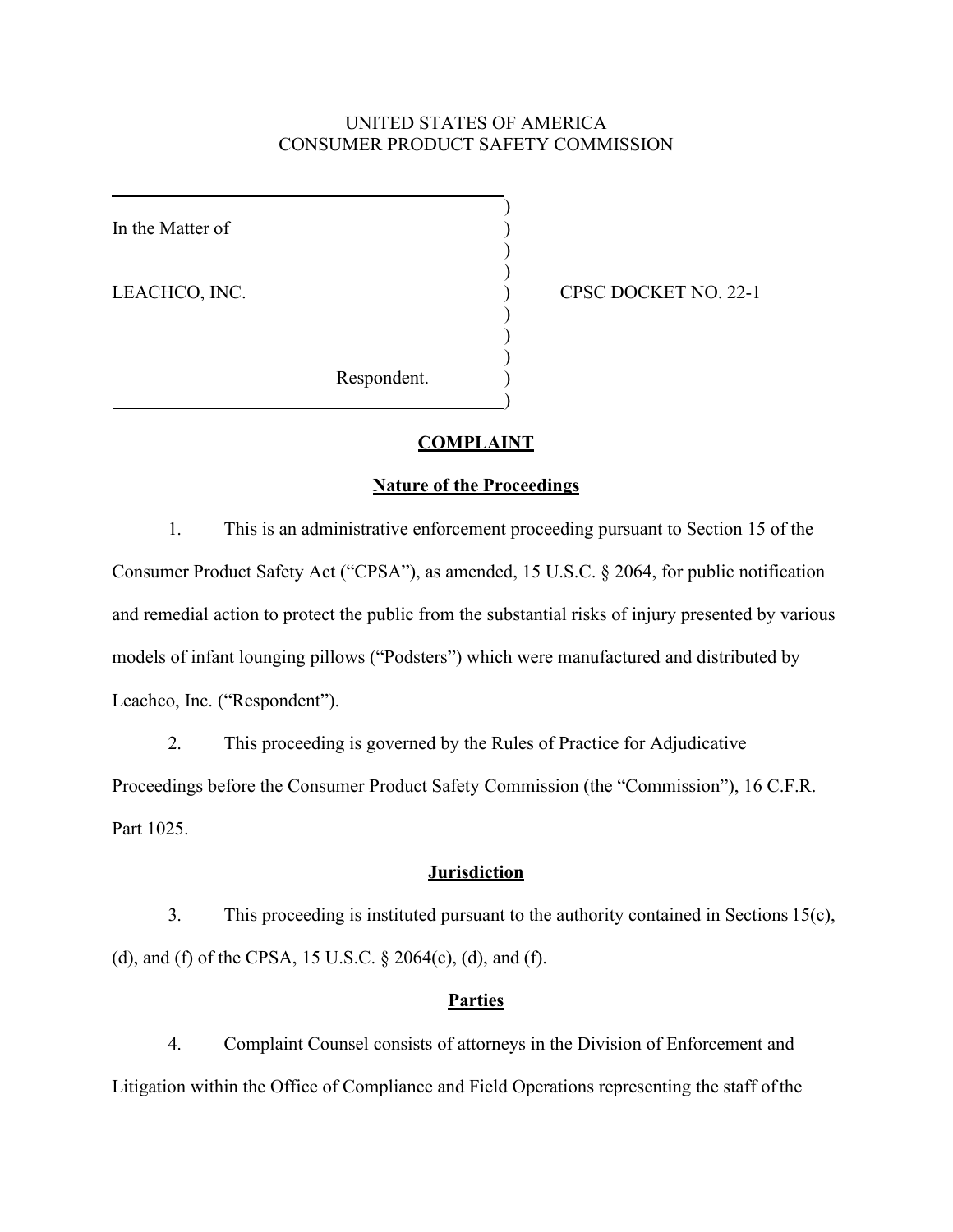Commission. 16 C.F.R. § 1025.3(d). The Commission is an independent federal regulatory agency established pursuant to Section 4 of the CPSA. 15 U.S.C. § 2053.

5. Respondent is an Oklahoma corporation with its principal place of business located at 130 E.  $10^{th}$  Street, Ada, Oklahoma.

6. Upon information and belief, Respondent is a "manufacturer" and/or "distributor" of a "consumer product" that is "distribute[d] in commerce," as those terms are defined in Sections 3(a)(5), (7), (8), and (11) of the CPSA, 15 U.S.C. § 2052(a)(5), (7), (8), and (11).

### **The Podsters**

7. The Podsters consist of various models of infant lounging pillows that were manufactured and/or distributed in U.S. commerce and offered for sale to consumers for their personal use in or around a permanent or temporary household or residence, school, in recreation, or otherwise.

8. The Podsters are manufactured at Respondent's facilities in Ada, Oklahoma.

9. Upon information and belief, the Podsters include, but are not limited to, the following models: Podster, Podster Plush, Bummzie, and Podster Playtime.

10. Upon information and belief, approximately 180,000 Podsters have been manufactured and distributed in U.S. commerce since 2009. The Podster and Podster Plush models have been sold from 2009 to present; the Bummzie was sold exclusively at Walmart from 2010 to 2018; and the Podster Playtime was sold from 2014 to 2017.

11. Upon information and belief, the retail price for the Podsters ranges from approximately \$49 and \$89.

12. The Podsters are sold at various retail chains including, but not limited to, Amazon.com, Bed Bath and Beyond, Buy Buy Baby, Kohls, Macy's, Toys R Us/Babies R Us,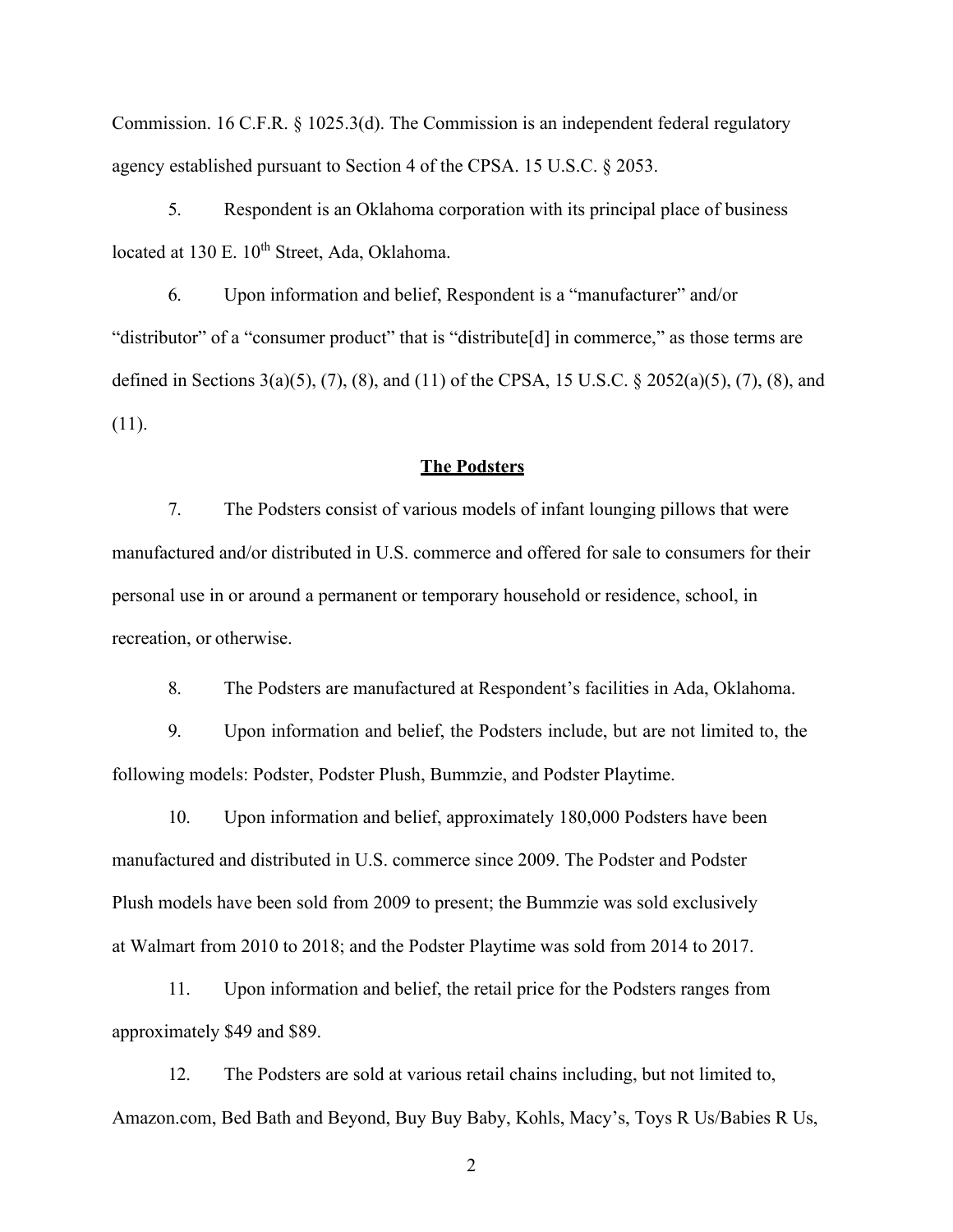and Walmart.

13. The Podster is a product marketed for caregivers to use for infant lounging and to "provide[] a warm and cozy caress for infants." It was designed to permit a caregiver to keep an infant in a safe environment, allowing for hands-free supervision.

14. The Podster is not and has never been advertised by Respondent as a sleep product.

15. The Podster contains warnings that the product should not be used for sleep and that adult supervision is always required.

16. The Podster contains warnings that the product should only be used on the floor, and not in another product, such as a crib, on a bed, table, playpen, counter, or any elevated surface.

17. The Podster contains warnings that infants should not be placed prone or on their side in the product.

18. The Podster contains instructions that it should be used for infants not to exceed 16 pounds, and should not be used if an infant can roll over.

19. The Podster contains warnings and instructions that use of the product in contravention to these warnings could result in serious injury or death.

## **The Podsters' Defects Create a Suffocation Hazard**

20. Despite the warnings and instructions, it is foreseeable that caregivers will use the Podster without supervision. It is also foreseeable that caregivers will use the Podster for infant sleep.

> a. The Podsters are marketed for use with infants, and caregivers may trust that the products are safe places to leave infants. Because the Podsters appear simple to use, are likely to be used frequently, and do not appear dangerous, it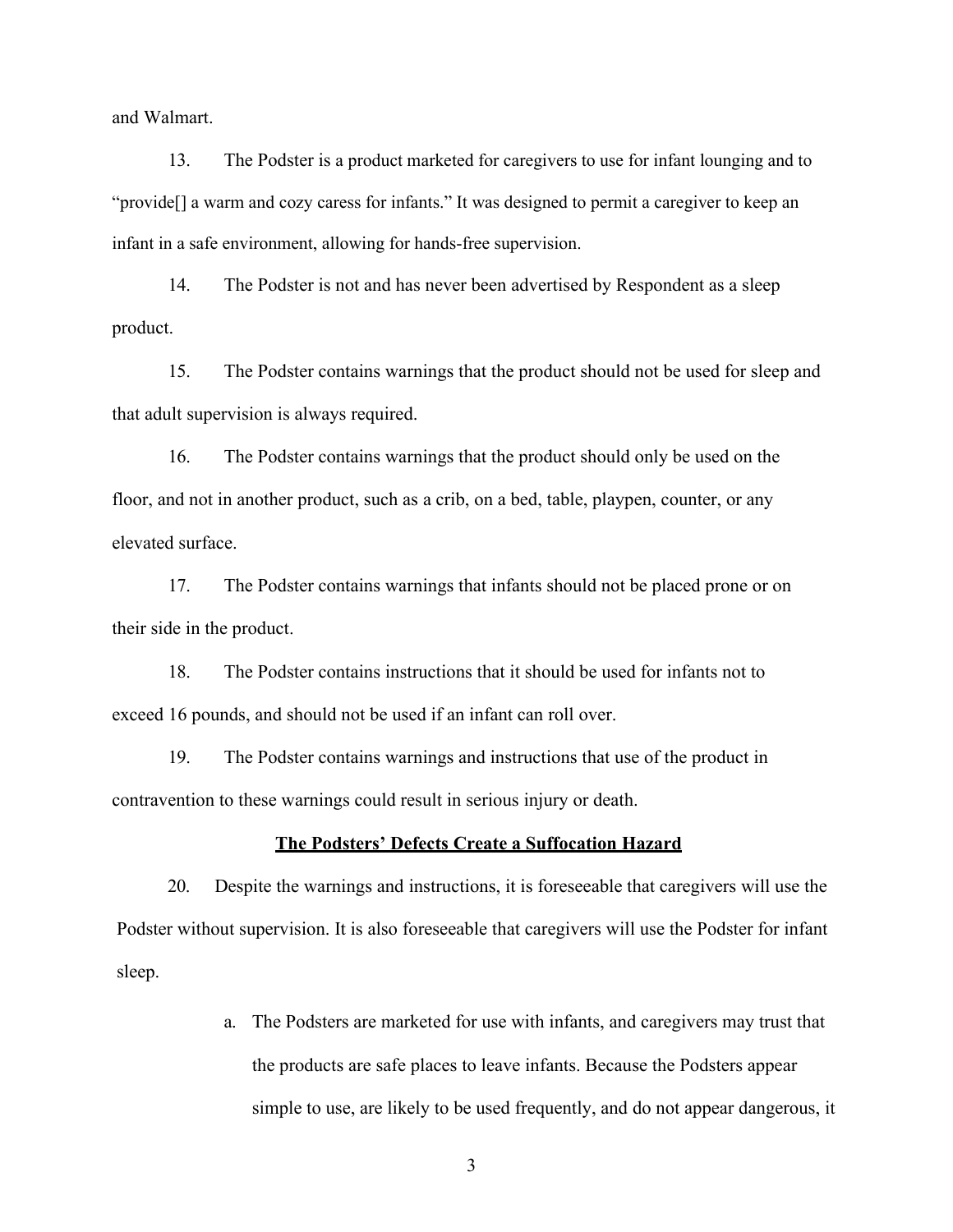is foreseeable that some caregivers may disregard or not fully read the Podsters' warnings.

- b. If an infant falls asleep in the Podster, a caregiver may choose not to disturb the infant and may leave the infant asleep in the product.
- c. Caregivers facing difficulties in getting their infant to sleep may choose to use the Podster for that purpose if the Podster appears to help with sleep or if the infant appears to be comfortable in the Podster, even if the caregiver is aware of the contrary product warnings.
- d. Caregivers with an infant who are traveling or who are dealing with significant financial hardship may be more likely to allow an infant to sleep in the Podster, as they may not have a crib or safe infant sleep product readily available.
- e. If an infant falls asleep in the Podster, it is foreseeable that the caregiver may intentionally sleep while the infant is asleep, may accidentally fall asleep while the infant is asleep, may use the time that the infant is asleep to catch up on work or chores, or otherwise may leave the infant unsupervised.

21. Unsupervised infants can roll or move on the Podster into a position where their nose and mouth are obstructed by the Podster.

22. Unsupervised infants can roll or move off the Podster into a position where their nose and mouth are obstructed by another object, such as soft bedding.

23. Despite warnings and instructions, some caregivers may not place infants on their backs in the Podster and may place infants in positions where their nose and mouth may be obstructed by the Podster.

24. The Podster is defective because it can cause airflow obstruction if an unsupervised infant rolls, moves, or is placed in a position where the infant's nose and mouth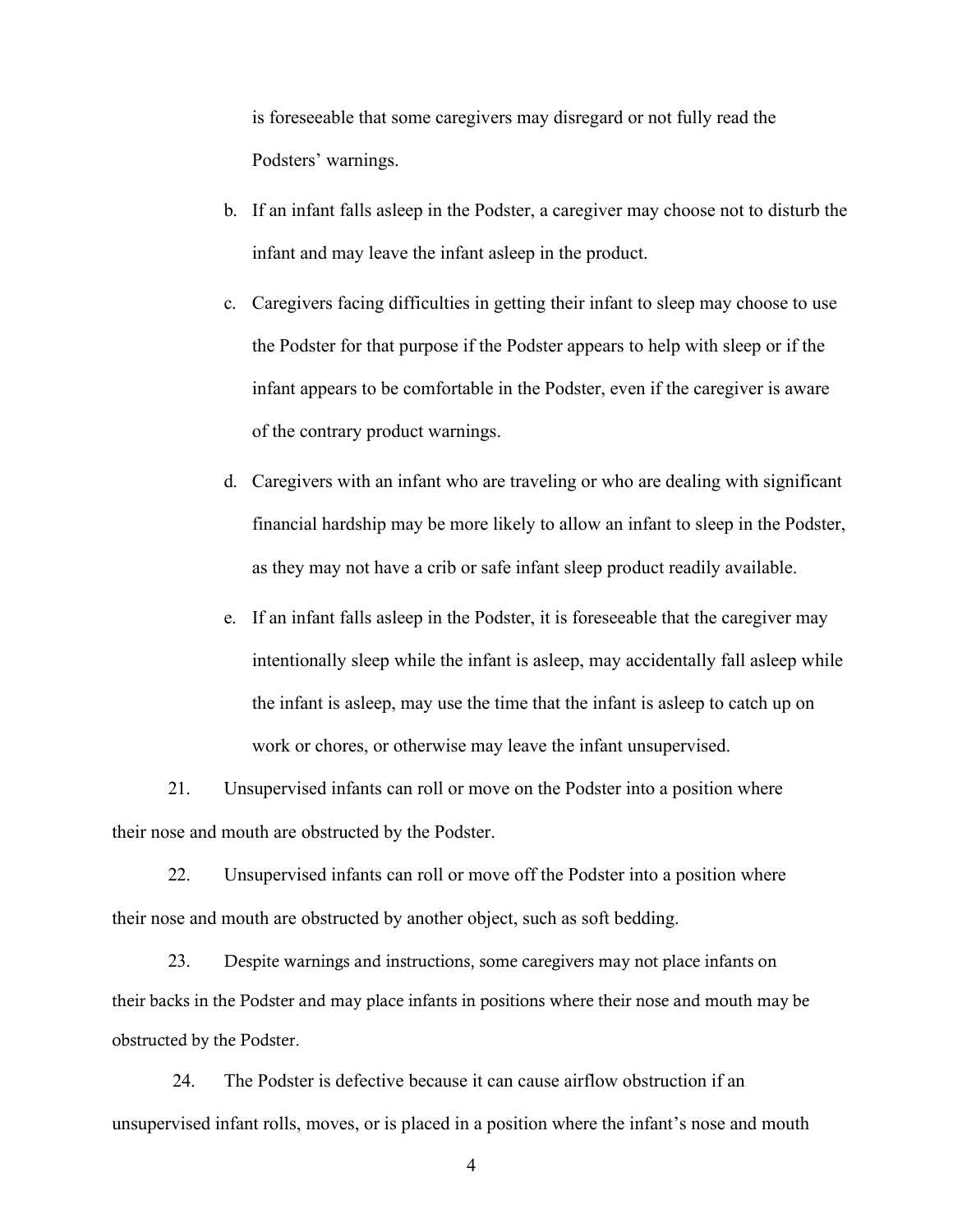are obstructed by the Podster.

25. The Podster is defective because it is constructed of thick, soft padding that has a concave shape which can envelop an infant's face and cause airflow obstruction if an unsupervised infant rolls, moves, or is placed in a position where the infant's nose and mouth are obstructed by the Podster.

26. The Podster is defective because it lacks rigid underlying components, which can impede the ability of an infant to self-rescue in the event that the infant rolls, moves, or is placed in a position where the infant's nose and mouth are obstructed by the Podster.

27. The Podster is defective because it facilitates an infant's movement on the Podster, enhancing the risk that the infant's nose and mouth will be obstructed by the Podster.

28. The Podster is defective because it facilitates an infant's movement off the Podster, enhancing the risk that the infant's nose and mouth will be obstructed by another object in the infant's environment, such as soft bedding.

29. The design of the Podster allows infants to bend their knees and push off the raised edges of the Podster with their feet, allowing an infant to roll or move on or off the Podster.

30. The Podster may allow an infant to roll, even if the infant is not able to roll on a flat surface, such as in a crib or bassinet.

31. The Podster's design also can lead to unsafe bedsharing where the infant sleeps in an adult bed with one or more adult caregivers.

32. The Podster may be attractive to caregivers who wish to bedshare with an infant because it is soft and portable, and caregivers may believe that the product's high sides will act as a sufficient barrier between the adult and the infant to keep the infant secure in the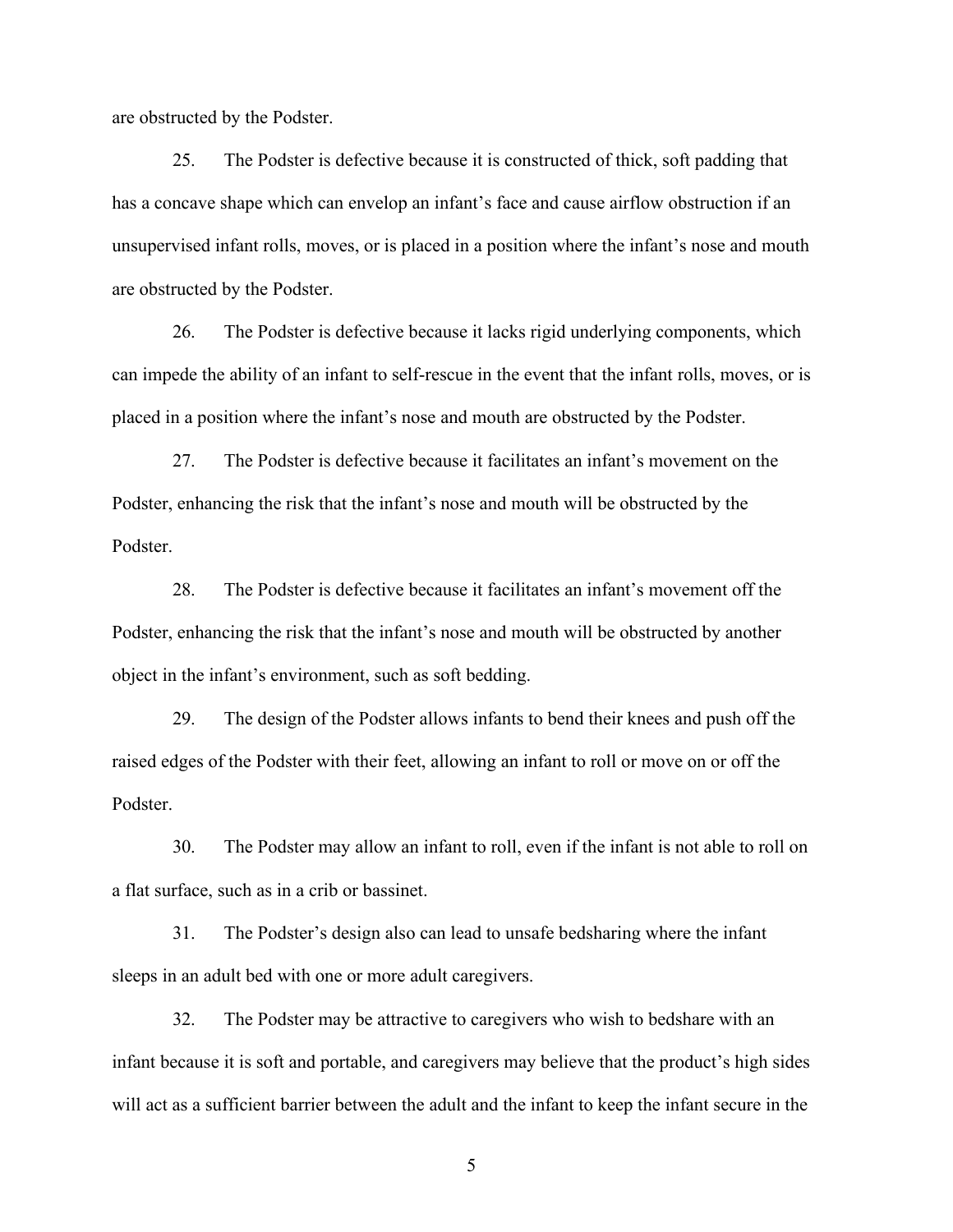Podster.

33. Bedsharing with an infant in a Podster can result in an infant moving into a compromised position within the Podster and suffocating, or moving outside the Podster and suffocating on another person or object, such as soft bedding or the adult bed.

34. If an infant rolls, moves, or is placed in a position where the infant's nose and mouth are obstructed by the Podster or another object, such as soft bedding, the infant can suffocate and die in three to 10 minutes.

#### **Fatal Incidents Caused by the Podsters**

35. The Podster's defects have led to the deaths of at least two infants.

36. Upon information and belief, on or about December 16, 2015, a 4-month-old infant suffocated after being placed face-up or on their side in the Podster in a crib. The infant was found face-down on the Podster and later died of complications from asphyxia.

37. Upon information and belief, on or about January 27, 2018, a 17-day-old infant suffocated after being placed face up in the Podster on an adult bed between two caregivers. Upon information and belief, the infant had moved off the Podster onto the adult bed after one of the caregivers rolled onto the Podster and infant.

### **The Substantial Risk of Injury Posed by the Podsters**

38. It is foreseeable that caregivers will use the Podster for infant sleep, despite the instructions and warnings. It is also foreseeable that caregivers will use the Podster without supervision.

39. It is foreseeable that some caregivers will not place infants on their backs in the Podster.

40. It is foreseeable that caregivers will place infants in Podsters and use the Podster for bedsharing in an adult bed.

41. If an infant rolls, moves, or is placed in a position where the infant's nose and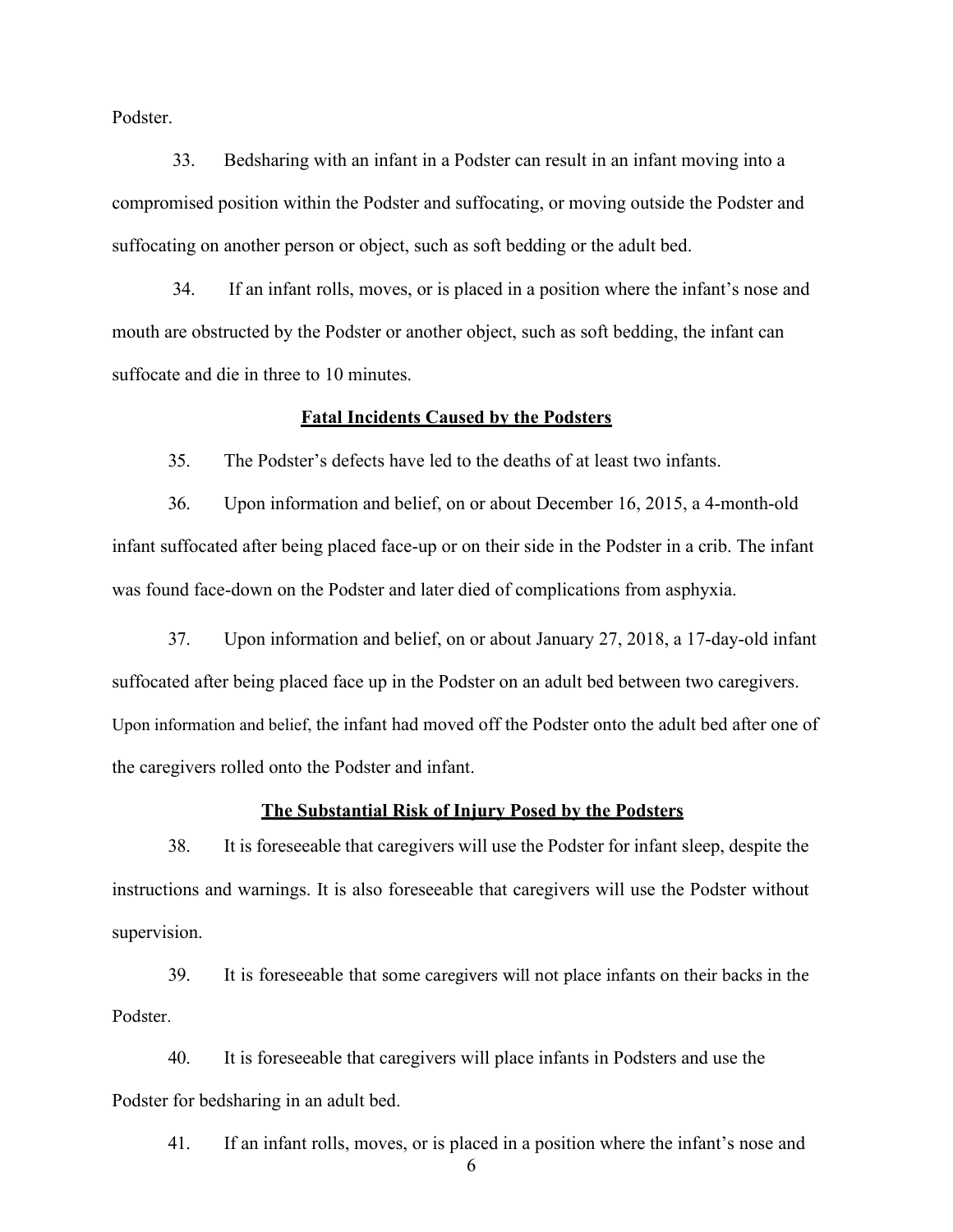mouth are obstructed by the Podster itself or by another object or person with whom the infant is bedsharing, the infant may not be able to self-rescue and can suffocate within minutes.

42. Upon information and belief, at least two infants, members of a vulnerable population, have suffocated and died after being placed in the Podster for unsupervised sleep.

## **Legal Authority Under the CPSA**

43. Under the CPSA, the Commission may order a firm to provide notice to the public and take remedial action if the Commission determines that a product "presents a substantial product hazard." 15 U.S.C. § 2064(c) and (d).

44. Under CPSA Section 15(a)(2), a "substantial product hazard" is "a product defect which (because of the pattern of defect, the number of defective products distributed in commerce, the severity of the risk, or otherwise) creates a substantial risk of injury to the public." 15 U.S.C. § 2064(a)(2).

45. A product may contain a design defect even if it is manufactured exactly in accordance with its design and specifications if the design presents a risk of injury to the public. *See* 16 C.F.R. § 1115.4.

46. A defect can also occur in a product's contents, construction, finish, packaging, warnings, or instructions.

47. In assessing whether a product contains a defect, the Commission may consider a consumer's foreseeable use or misuse of the product. *See* 16 C.F.R. § 1115.4.

#### **Count I**

# **The Podsters Are a Substantial Product Hazard Because They Contain Defects That Create a Substantial Risk of Injury to the Public**

48. Paragraphs 1 through 47 are hereby realleged and incorporated by reference asif fully set forth herein.

49. The Podsters are consumer products.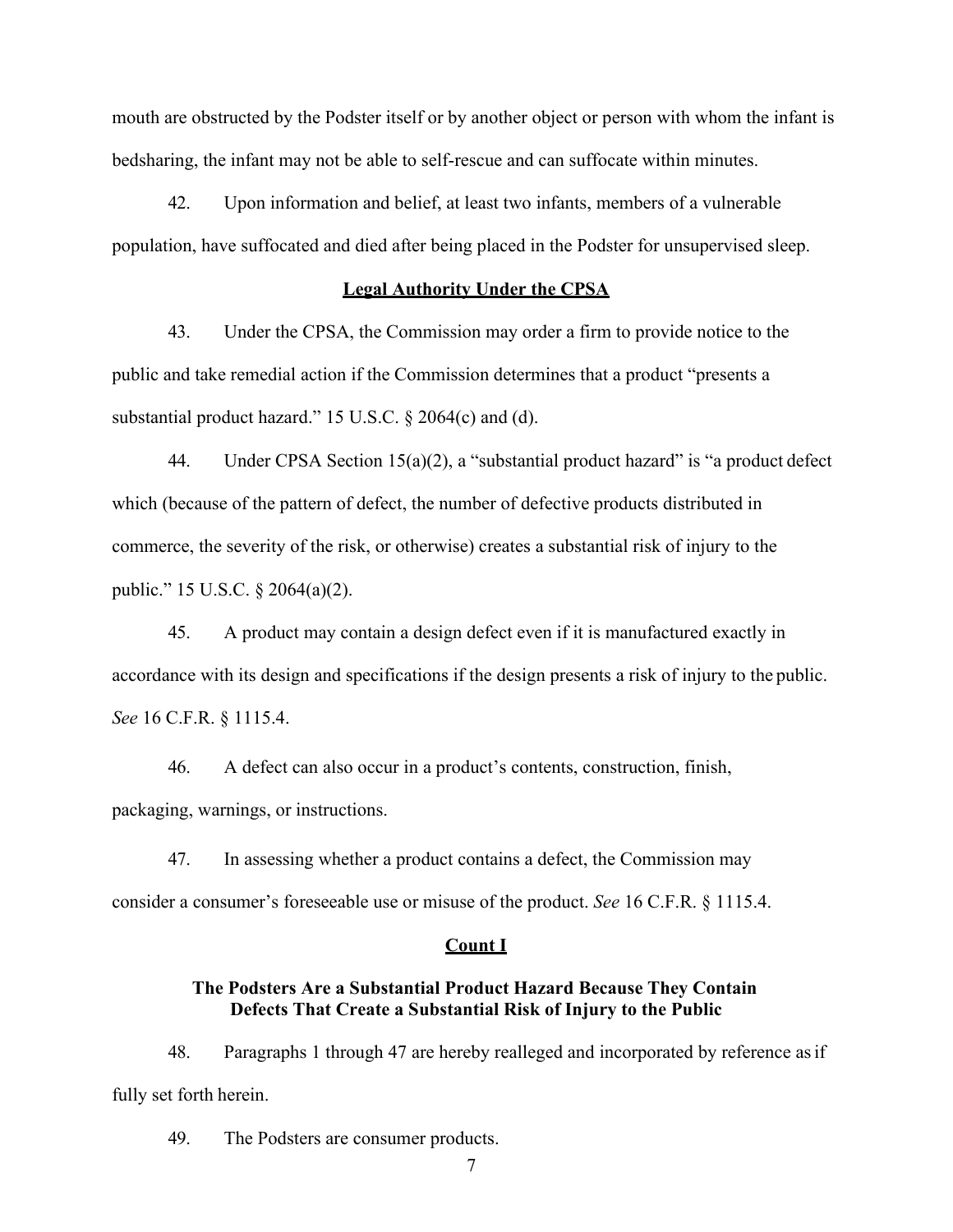- 50. The Podsters contain defects because it is foreseeable that caregivers will use the product for infant sleep and it is foreseeable that caregivers will leave infants unattended in the product, and:
	- a. The Podster can cause airflow obstruction leading to suffocation if an infant rolls, moves, or is placed in a position where their nose and mouth are obstructed by the Podster;
	- b. The design of the Podster prevents infants from self-rescuing once their nose and mouth are obstructed by the Podster;
	- c. The design of the Podster facilitates infant movement on the Podster, which can result in an infant's nose and mouth becoming obstructed by the Podster;
	- d. The design of the Podster facilitates movement off the Podster, which can result in an infant's nose and mouth being obstructed by another object in the infant's environment, such as soft bedding; and
	- e. The design of the Podster may lead to it being used for bedsharing, which can facilitate an infant's rolling off the product onto an adult bed, leading to the infant's nose and mouth being obstructed by another object or an individual sleeping in the bed.

51. These defects separately, and in combination, create a substantial risk of injury to infants because of the pattern of defect, the number of defective products distributed in commerce, the severity of the risk, or otherwise.

52. Therefore, the Podsters present a substantial product hazard within the meaning of Section 15(a)(2) of the CPSA, 15 U.S.C. § 2064(a)(2).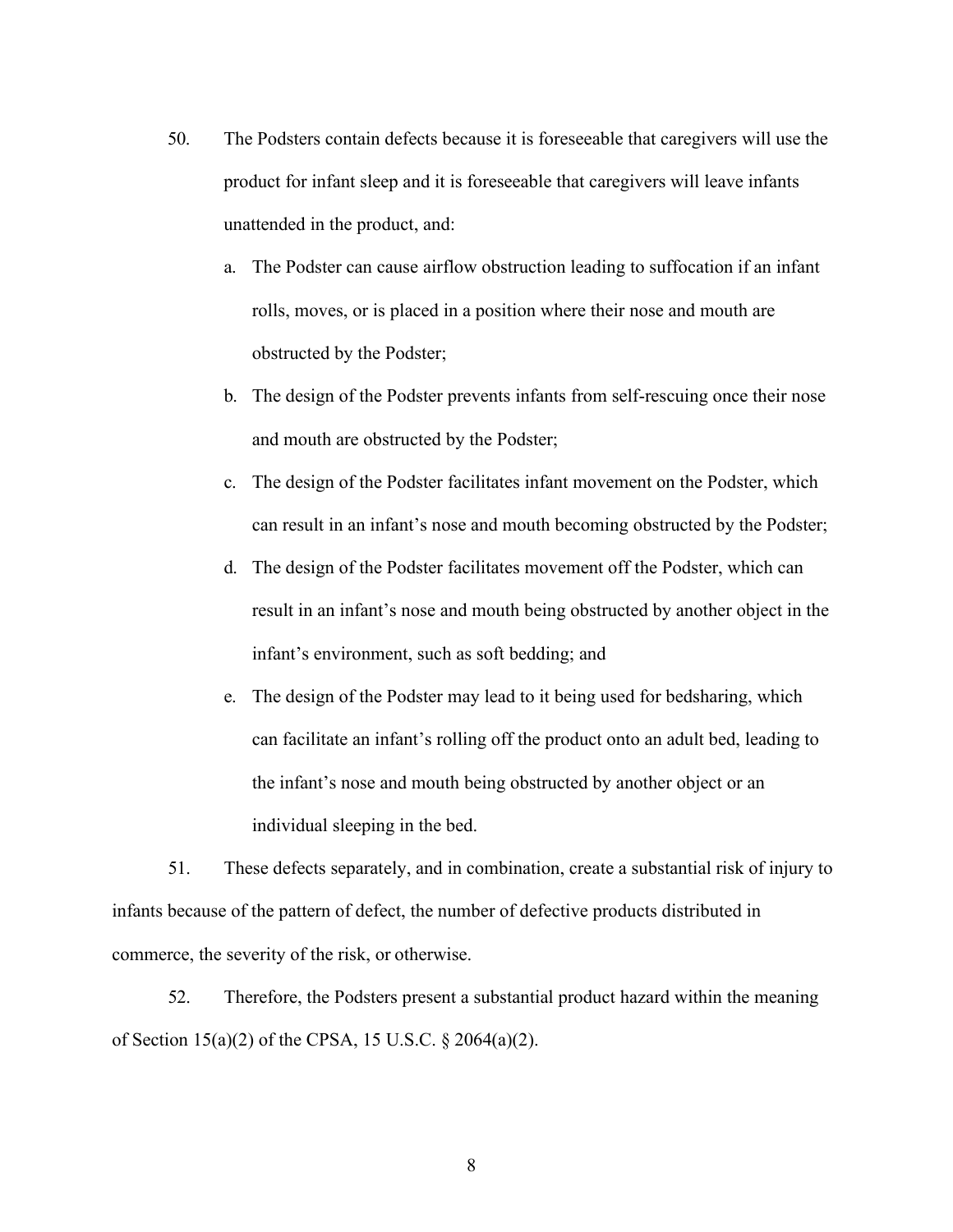#### **RELIEF SOUGHT**

WHEREFORE, in the public interest, Complaint Counsel requests that the Commission:

A. Determine that the Podsters present a "substantial product hazard" within the meaning of Section 15(a)(2) of the CPSA, 15 U.S.C.  $\S 2064(a)(2)$ .

B. Determine that extensive and effective public notification under Section 15(c) of the CPSA, 15 U.S.C. § 2064(c), is required to adequately protect the public from the substantial product hazard presented by the Podsters, and order Respondent under Section 15(c) of the CPSA, 15 U.S.C. § 2064(c), to:

(1) Notify all persons who sell or distribute the Podsters, or to whom such Podsters have been sold or distributed, to immediately cease distribution of the Podsters;

- (2) Notify appropriate state and local public health officials;
- (3) Give prompt public notice of the defect in the Podsters, including the

incidents and injuries associated with the use of the Podsters, including posting clear and conspicuous notice on Respondent's website, and providing notice to any third-party website on which Respondent has a presence, and provide further announcements in languages other than English and on radio, television, and social media;

(4) Mail and email notice to each distributor and retailer, of the Podsters;

and

(5) Mail and email notice to every person to whom the Podsters were delivered or sold.

C. Determine that action under Section 15(d) of the CPSA, 15 U.S.C. § 2064(d), is in the public interest and additionally order Respondent to:

(1) Refund the purchase price of the Podster;

(2) Reimburse distributors, retailers, and any other third parties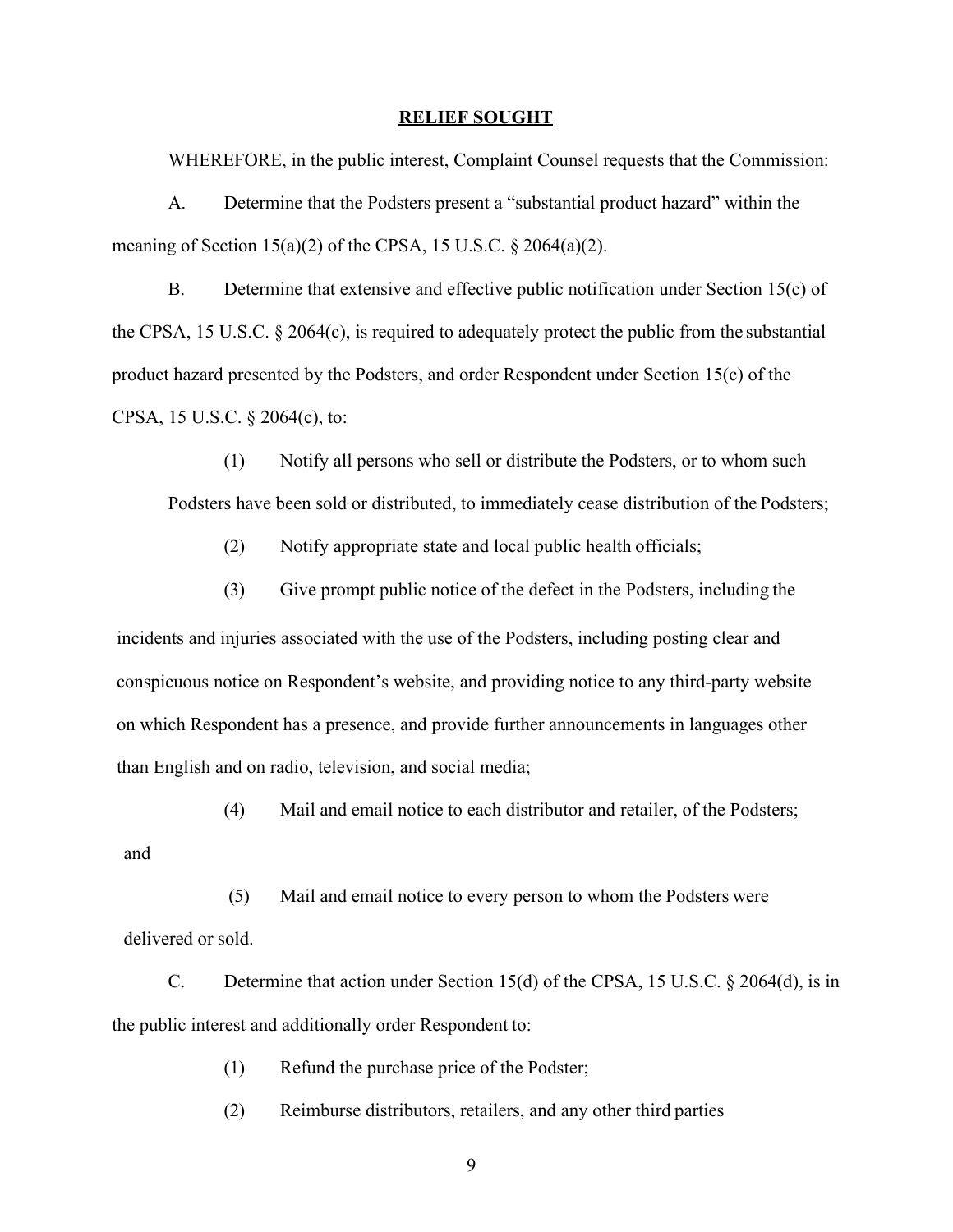for expenses in connection with carrying out any Commission Order issued in this matter, as provided by Section 15(e)(2) of the CPSA, 15 U.S.C.  $\S$  2064(e)(2);

(3) Submit a plan satisfactory to the Commission, within ten (10) days of service of the Final Order, directing that actions specified in Paragraphs B(1) through  $(5)$ , above and  $C(1)$  through  $(2)$  be taken in a timely manner;

(4) Submit monthly reports, to the Commission, documenting the progress of the corrective action program ordered pursuant to this matter;

 $(5)$  For a period of five  $(5)$  years after issuance of the Final Order in this matter, keep records of its actions taken to comply with Paragraphs B(1) through (5), C(1) through (4), above, and supply these records to the Commission for the purpose of monitoring compliance with the Final Order; and

- (6) For a period of five  $(5)$  years after issuance of the Final Order in this matter, notify the Commission at least sixty (60) days prior to any change in its business (such as incorporation, dissolution, assignment, sale, or petition for bankruptcy) that results in, or is intended to result in, the emergence of a successor corporation, going out of business, or any other change that might affect compliance obligations under a Final Order issued by the Commission in this matter.
- /// /// /// /// /// /// ///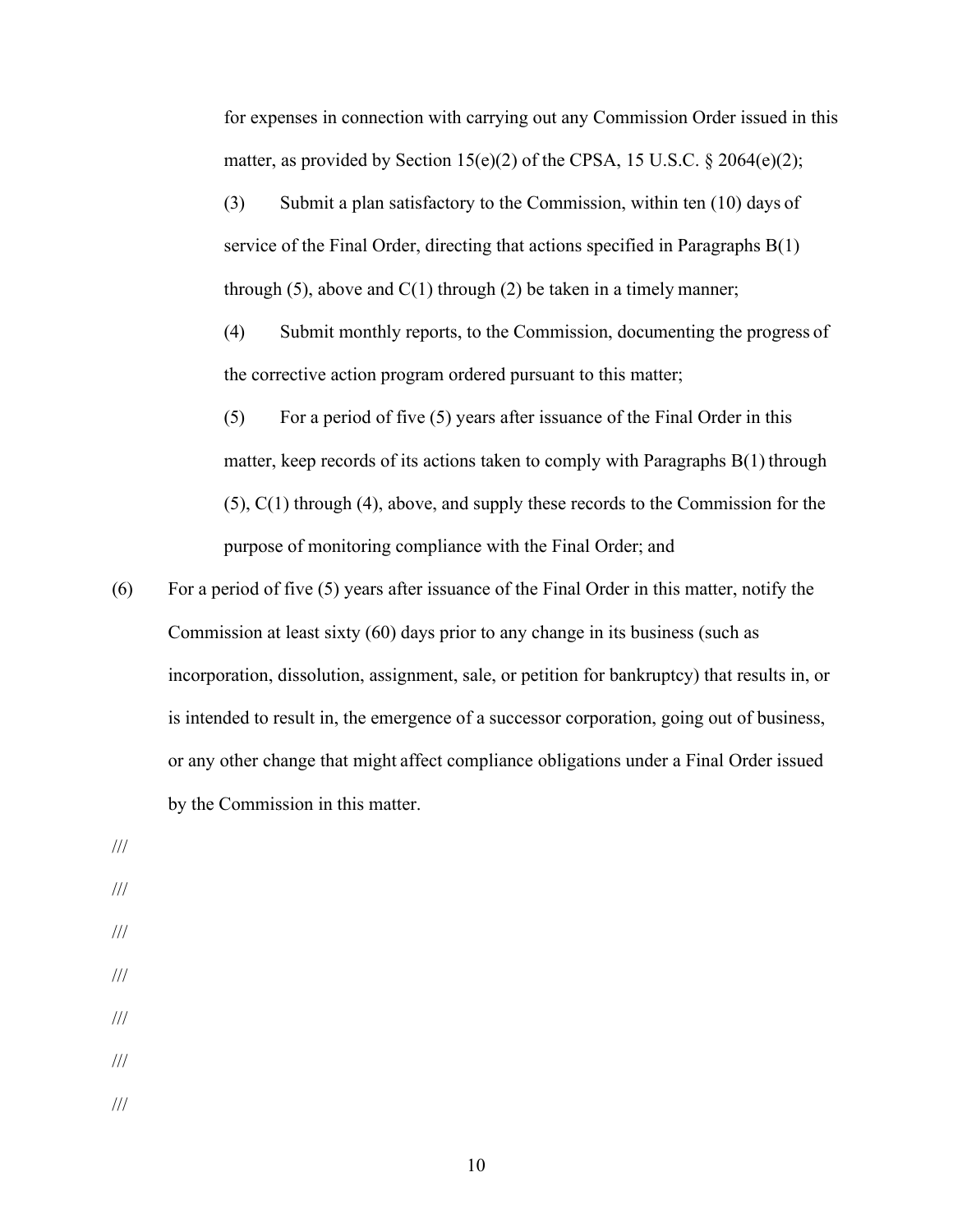D. Order that Respondent take other and further actions as the Commission deems

necessary to protect the public health and safety and to comply with the CPSA.

ISSUED BY ORDER OF THE COMMISSION: Dated this 9th day of February 2022 ALBERTA MILLS Digitally signed by ALBERTA MILLS

By: Robert Kaye Assistant Executive Director Office of Compliance and Field Operations (301) 504-6960

Mary B. Murphy, Director, Division of Enforcement and Litigation Leah Ippolito, Supervisory Attorney Brett Ruff, Trial Attorney Rosalee Thomas, Trial Attorney

Complaint Counsel Office of Compliance and Field Operations U.S. Consumer Product Safety Commission Bethesda, MD 20814 Tel: (301) 504-7809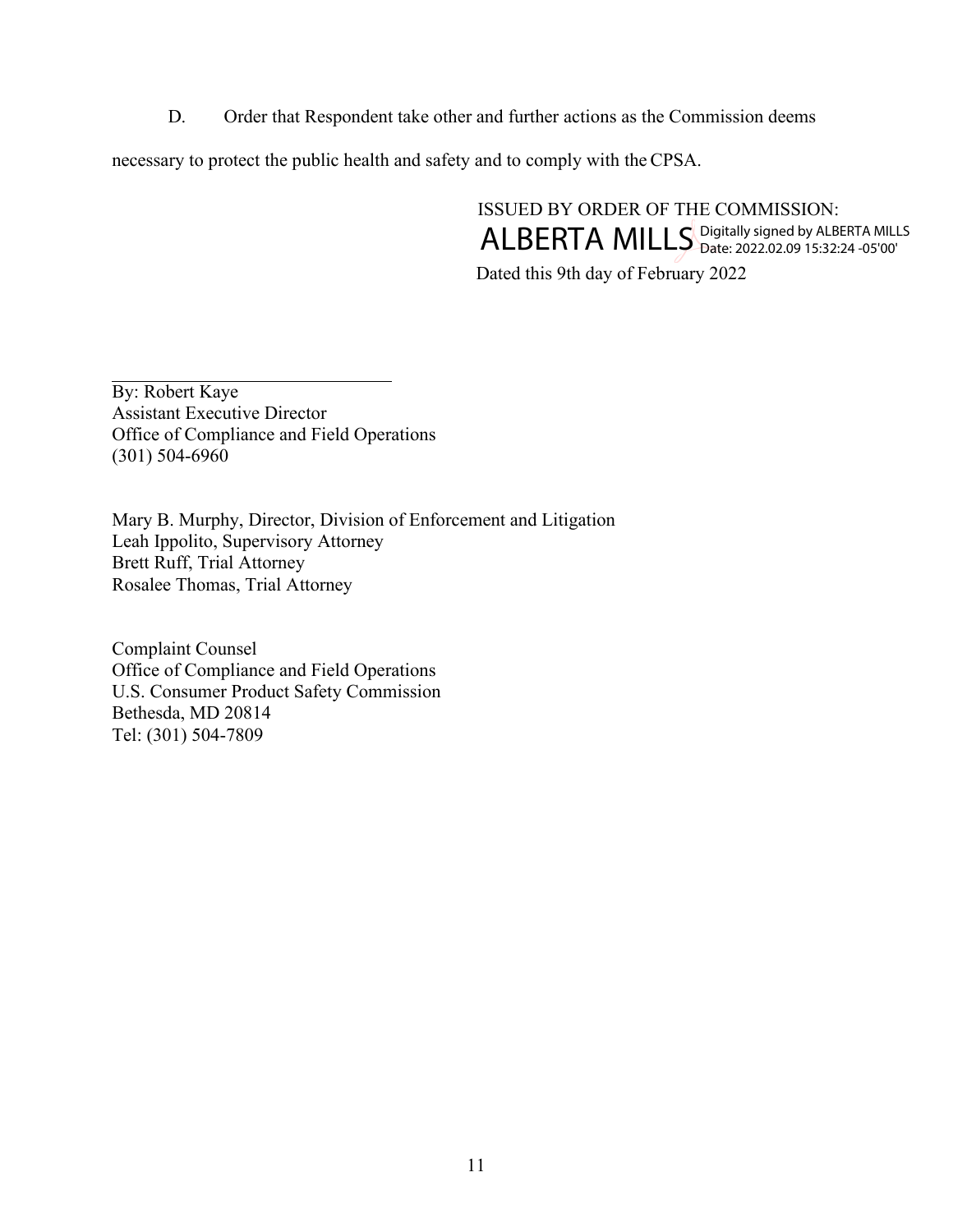## UNITED STATES OF AMERICA CONSUMER PRODUCT SAFETY COMMISSION

)

) )

) ) )

)

In the Matter of

LEACHCO, INC. (22-1) CPSC DOCKET NO. 22-1

Respondent.

# **LIST AND SUMMARY OF DOCUMENTARY EVIDENCE**

Pursuant to 16 C.F.R. § 1025.11(b)(3) of the Commission's Rules of Practice for Adjudicative Proceedings, the following is a list and summary of documentary evidence supporting the charges in this matter. Complaint Counsel reserves the right to offer additional or different evidence during the course of the proceedings, or to withhold evidence on the basis of any applicable legal privileges.

- 1. Claims, complaints, records, reports, CPSC's In-Depth Investigations, and lawsuits concerning incidents or injuries involving infant lounging pillows manufactured and distributed by Respondent Leachco, Inc. ("Podsters").
- 2. CPSC Product Safety Assessments.
- 3. Correspondence between Respondent and CPSC staff related to the Podsters.
- 4. Documents and information related to the Podsters, including notices issued regarding the Podsters and similar products.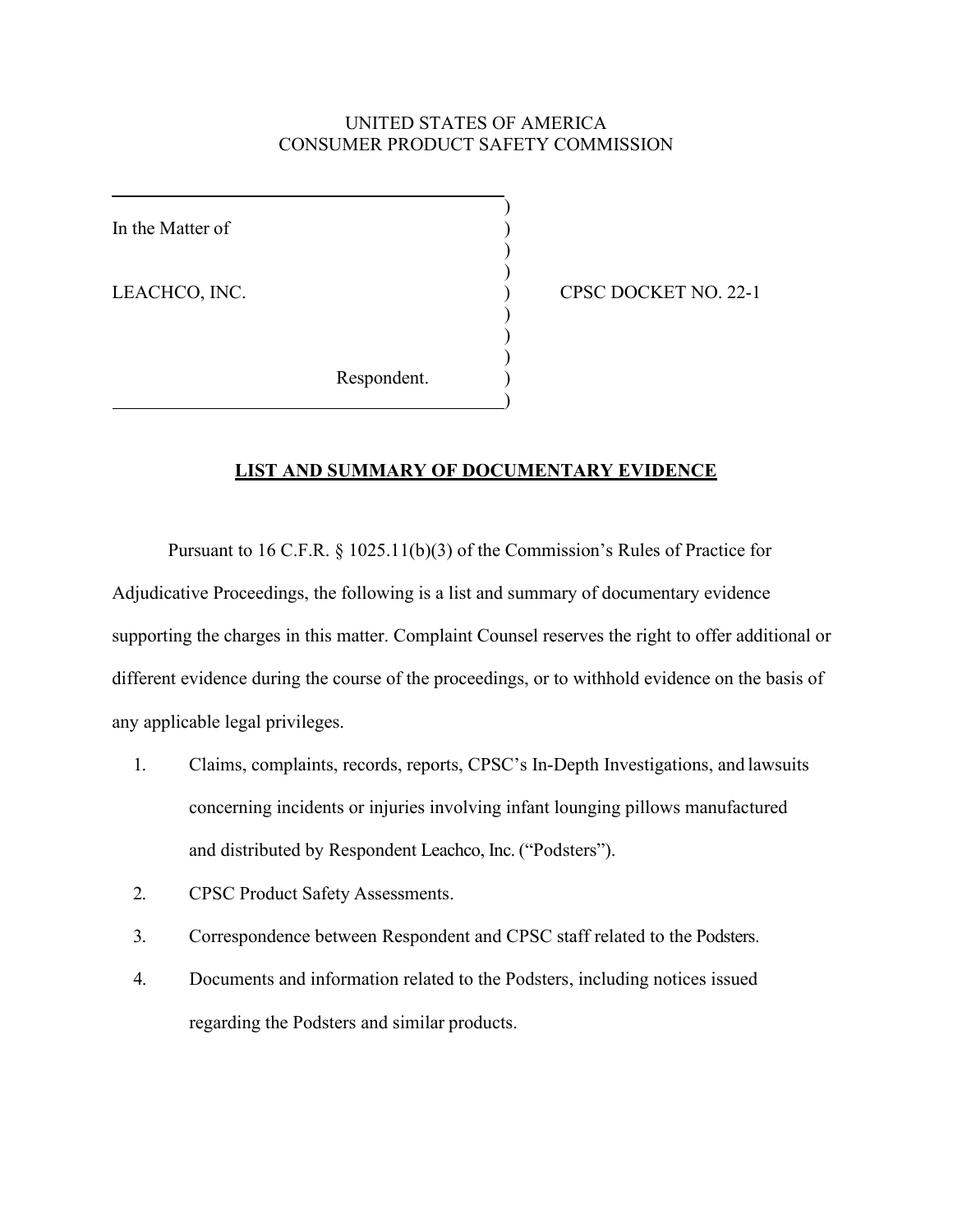Dated this 9th day of February 2022

Mary B. Murphy, Director, Division of Enforcement and Litigation Leah Ippolito, Supervisory Attorney Brett Ruff, Trial Attorney Rosalee Thomas, Trial Attorney

Complaint Counsel Office of Compliance and Field Operations U.S. Consumer Product Safety Commission Bethesda, MD 20814 Tel: (301) 504-7809